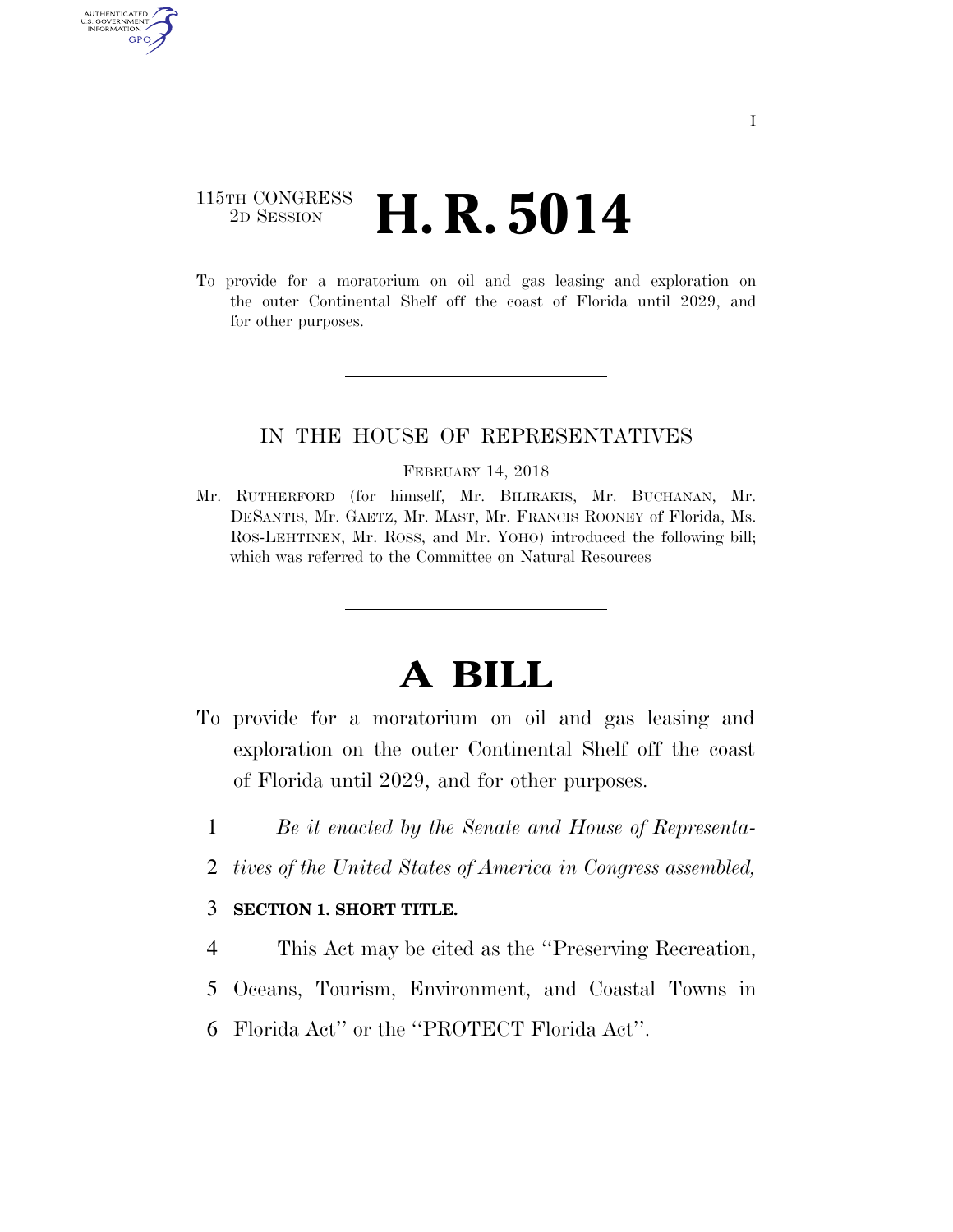| 1              | SEC. 2. MORATORIUM ON OIL AND GAS LEASING AND EX-          |
|----------------|------------------------------------------------------------|
| $\overline{2}$ | PLORATION ON THE OUTER CONTINENTAL                         |
| 3              | SHELF OFF COAST OF FLORIDA.                                |
| $\overline{4}$ | (a) EXTENSION OF GULF COAST MORATORIUM.                    |
| 5              | Section $104(a)$ of the Gulf of Mexico Energy Security Act |
| 6              | of $2006$ (43 U.S.C. 1331 note) is amended—                |
| $\overline{7}$ | (1) by striking "2022" and inserting "2029";               |
| 8              | and                                                        |
| 9              | $(2)$ by inserting ", and may not issue a permit           |
| 10             | for oil and gas exploration (as such term is defined       |
| 11             | in section 2 of the Outer Continental Shelf Lands          |
| 12             | Act) in" after "related activity".                         |
| 13             | (b) ESTABLISHMENT OF ATLANTIC COAST MORATO-                |
| 14             | RIUM.—Section 12 of the Outer Continental Shelf Lands      |
| 15             | Act (43 U.S.C. 1431) is amended by adding at the end       |
| 16             | the following:                                             |
| 17             | "(g) MORATORIUM ON OIL AND GAS LEASING OFF                 |
|                | 18 COAST OF FLORIDA.                                       |
| 19             | "(1) IN GENERAL.—The Secretary may not                     |
| 20             | offer for oil and gas leasing, preleasing, or any re-      |
| 21             | lated activity, and may not issue a permit for oil and     |
| 22             | gas exploration in—                                        |
| 23             | "(A) any area in the Straits of Florida                    |
| 24             | Planning Area; and                                         |
| 25             | "(B) any area in the South Atlantic Plan-                  |
| 26             | ning Area that is south of the northernmost lat-           |
|                |                                                            |